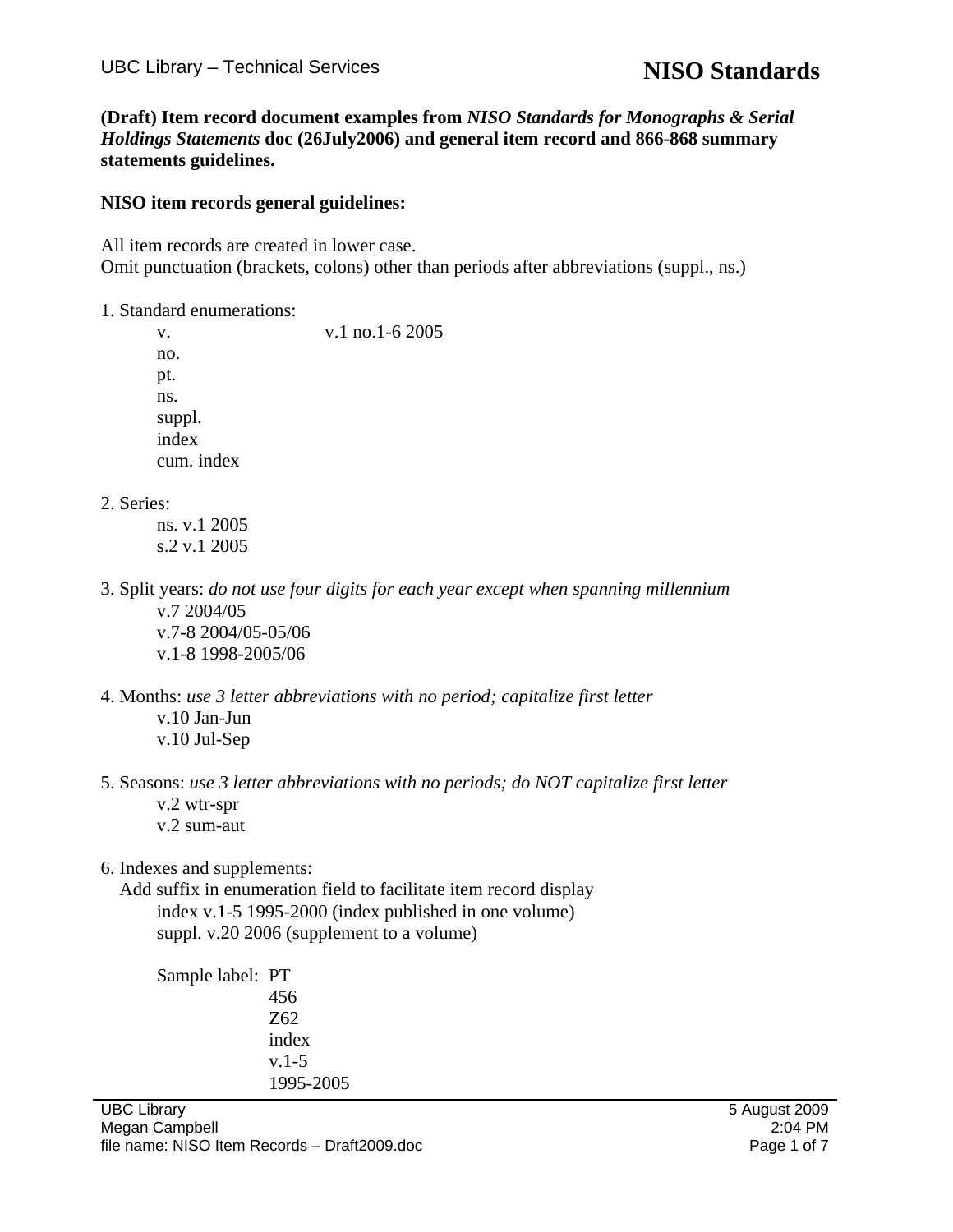7. Free text notes: *write as a phrase; do not abbreviate or use colons*  $\langle$  missing v.127 no.6>  $\langle$ missing v.2 no.5,7-8, v.3 no.4

> <cd-rom in pocket> Note: remember to edit number of Pieces in item record <4 maps in pocket>

 <includes no.1 of earlier title> <includes suppl.1>

<incomplete>

 alternative enumeration: <Jan-Jun>  $\langle$ no.50-55>

### **866-868 Summary statement guidelines**

Marc code in holding record translates to OPAC display

|     | 866 $0 \text{ }$ 1 $\text{ }$ 1 $\text{ }$ 1 $\text{ }$ 1 $\text{ }$ 1 $\text{ }$ 1 $\text{ }$ 1 $\text{ }$ 1 $\text{ }$ 1 $\text{ }$ 1 $\text{ }$ 1 $\text{ }$ 1 $\text{ }$ 1 $\text{ }$ 1 $\text{ }$ 1 $\text{ }$ 1 $\text{ }$ 1 $\text{ }$ 1 $\text{ }$ 1 $\text{ }$ 1 $\text{ }$ 1 $\text{ }$ 1 $\text{ }$ 1 $\text{ }$ 1 | Location has: $v.1(1987)$ -      |
|-----|-------------------------------------------------------------------------------------------------------------------------------------------------------------------------------------------------------------------------------------------------------------------------------------------------------------------------------|----------------------------------|
| 866 | <b>18.1 the Unbound issues in Koerner current journals</b><br>Koerner current journals                                                                                                                                                                                                                                        | Recent Issues: Unbound issues in |
|     | 867 $0 \, \text{\textsterling}81 \, \text{\textsterling}a \, \text{v.1-v.2}$                                                                                                                                                                                                                                                  | Supplements: $v.1-v.2$           |

868 0 ‡8 1 ‡a 1987-1997 Indexes: 1987-1997

OPAC view:

Note: issues display coming from Acq check-in

record

Recent Issues: Unbound issues in Koerner current journals v. 120, no. 29 (2007 July). Location has: v.1(1987)-Supplements: v.1-v.2 **Indexes: 1987-1997**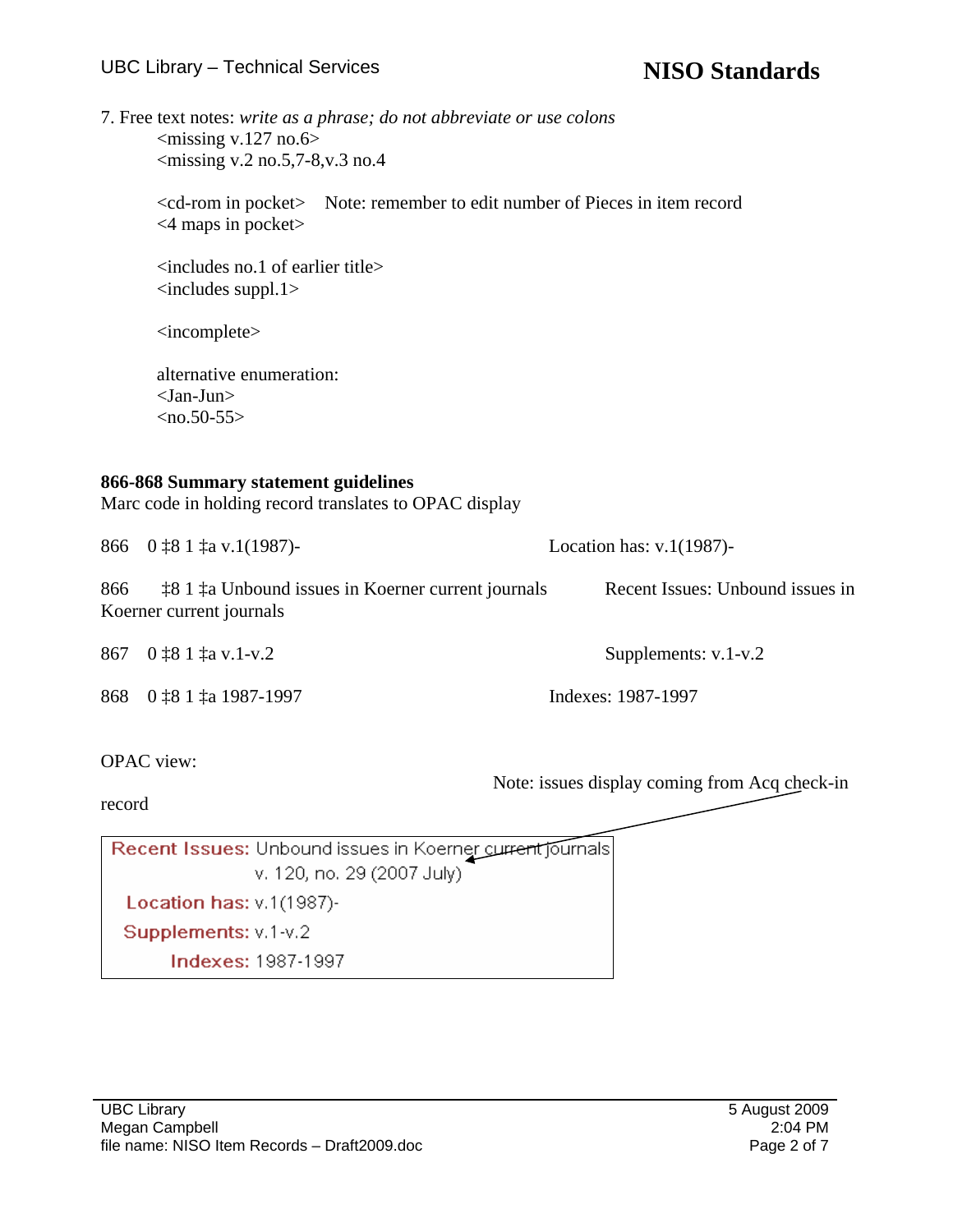**Following lists examples of 866 summary statements and corresponding item record & spine labels** 

|  |  | 1987-2005 $\rightarrow$ bound in one volume: |
|--|--|----------------------------------------------|
|--|--|----------------------------------------------|

| <b>New Item Record</b> |                                                             | $ \Box$ $\times$ |
|------------------------|-------------------------------------------------------------|------------------|
|                        | Title:   BC bookworld.                                      |                  |
| Location: RBSC         | Call #:<br>Z1392.B7 B155                                    |                  |
| $B$ arcode:            | Temp. Loc.:                                                 |                  |
| Perm. Loc.:  RBSC      | Temp. Type:                                                 |                  |
|                        | Item Type: Journal (non-circulating)<br>Medi <u>a</u> Type: |                  |
| Chron:                 | Enum: 1987-2005                                             |                  |
| Year:<br>Caption:      |                                                             |                  |
| Free text:<br>Spine:   |                                                             |                  |
|                        | Copy: 1<br>Pieces:  <br>Price: \$0.00<br>$\mathbf{1}$       |                  |

# v.1(1987)-v.26(2005)  $\rightarrow$  bound in one volume

| <b>New Item Record</b>                                                           | $\Box$ o $\Box$                                     |
|----------------------------------------------------------------------------------|-----------------------------------------------------|
| Title:   BC bookworld.                                                           |                                                     |
| Location: RBSC                                                                   | Call #: 21392.B7 B155                               |
| Barcode:                                                                         | Temp. Loc.:                                         |
| Perm. Loc.: RBSC                                                                 | Temp. Type:                                         |
| Item Type: Journal (non-circulating)                                             | Media Type:                                         |
| Enum: v.1-26<br>Chron:<br>Year:<br>Caption:<br>1987-2005<br>Free text:<br>Spine: |                                                     |
|                                                                                  | Copy: 1<br>Pieces:<br>Price: \$0.00<br>$\mathbf{1}$ |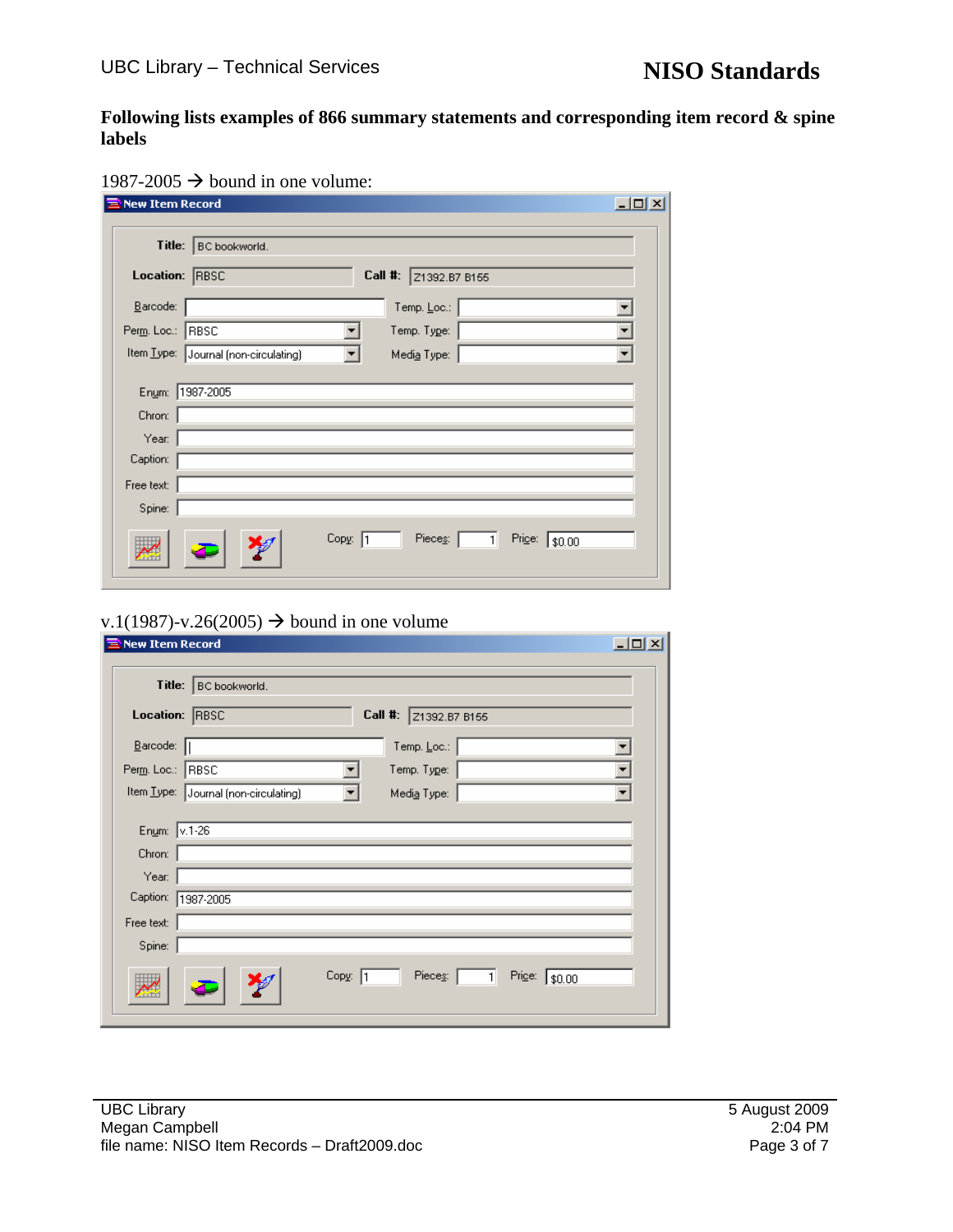|--|

| New Item Record                                                                                          | $ \Box$ $\times$                             |
|----------------------------------------------------------------------------------------------------------|----------------------------------------------|
| Title:   BC bookworld.                                                                                   |                                              |
| Location: RBSC                                                                                           | Call #:<br>Z1392.B7 B155                     |
| Barcode:                                                                                                 | Temp. Loc.:                                  |
| Perm. Loc.:<br>RBSC                                                                                      | Temp. Type:                                  |
| Item Type: Journal (non-circulating)                                                                     | Media Type:                                  |
| Enum: v.105 no.135-153<br>Chron:<br>Year: 2005<br>Caption:<br>Free text: < Feb-Mar><br>Spine:<br>Copy: 1 | Pieces:<br>Price:<br>$\mathbf{1}$<br> \$0.00 |

#### v.1(1983)-v.15(2000/2001)  $\rightarrow$  bound in one volume

| <b>New Item Record</b>                                |                                                               | $\Box$ D $\times$ |
|-------------------------------------------------------|---------------------------------------------------------------|-------------------|
| Title:                                                | BC bookworld.                                                 |                   |
| Location: RBSC                                        | Call #: 21392.B7 B155                                         |                   |
| $\underline{\mathsf{B}}$ arcode: $\boxed{\mathsf{R}}$ | Temp, $\underline{\mathsf{Loc}}$ :                            |                   |
| Perm. Loc.: RBSC                                      | Temp. Type:                                                   |                   |
|                                                       | Item Type: Journal (non-circulating)<br>Media Type:           |                   |
|                                                       |                                                               |                   |
| Enum: v.1-15                                          |                                                               |                   |
| Chron:                                                |                                                               |                   |
|                                                       | Year: 1983-2000/01                                            |                   |
| Caption:                                              |                                                               |                   |
| Free text:                                            |                                                               |                   |
| Spine:                                                |                                                               |                   |
|                                                       | Copy: 1<br>Pieces:<br>Price: $\sqrt{$0.00}$<br>1 <sup>1</sup> |                   |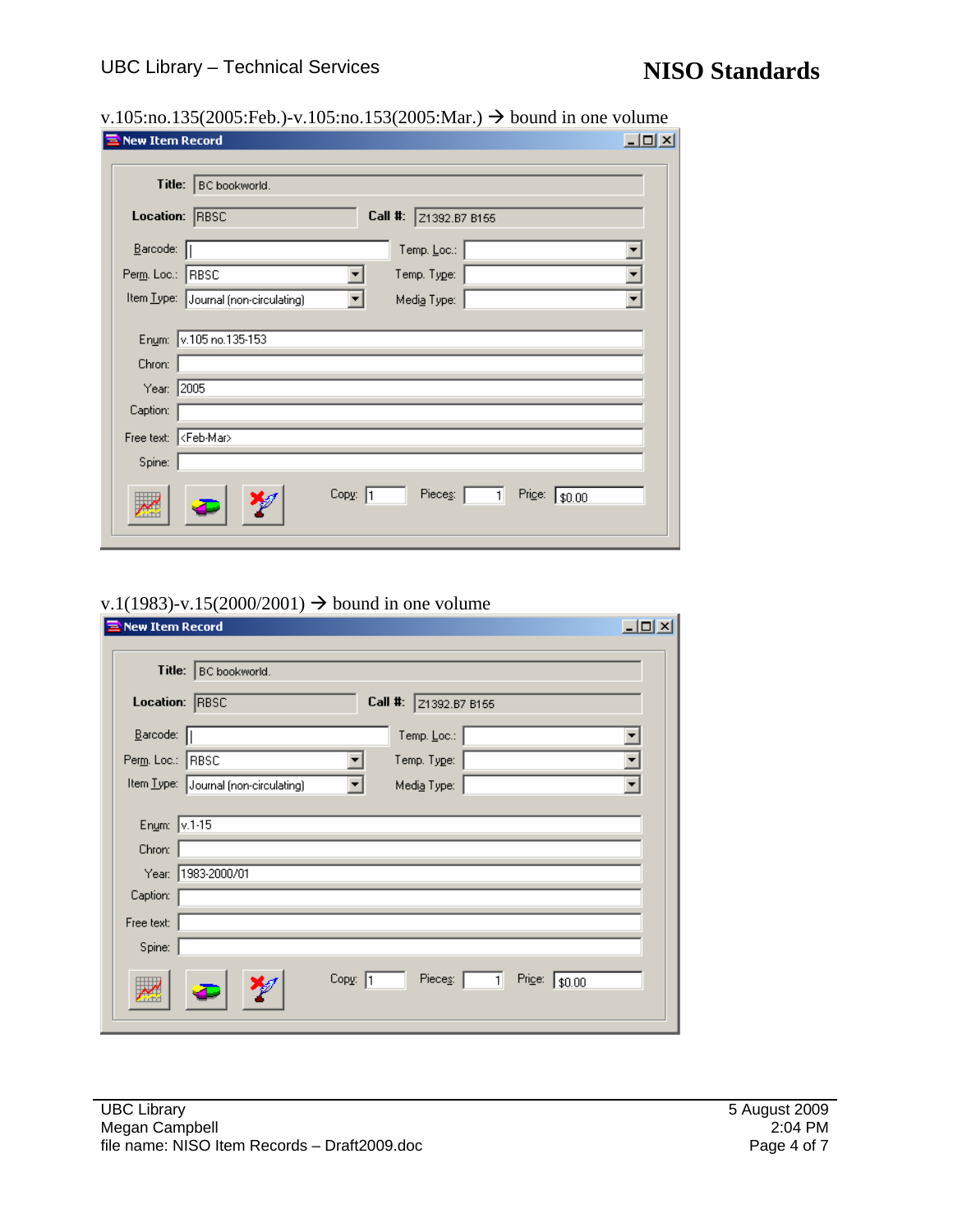| <b>New Item Record</b>                                           | $\frac{1}{2}$ . $\frac{1}{2}$ $\frac{1}{2}$ $\frac{1}{2}$ $\frac{1}{2}$ $\frac{1}{2}$ $\frac{1}{2}$ $\frac{1}{2}$ $\frac{1}{2}$ $\frac{1}{2}$ $\frac{1}{2}$ $\frac{1}{2}$ $\frac{1}{2}$ $\frac{1}{2}$ $\frac{1}{2}$ $\frac{1}{2}$ $\frac{1}{2}$ $\frac{1}{2}$ $\frac{1}{2}$ $\frac{1}{2}$ $\frac{1}{2}$ $\frac{1}{2}$ | $\Box$ D $\Box$ |
|------------------------------------------------------------------|-----------------------------------------------------------------------------------------------------------------------------------------------------------------------------------------------------------------------------------------------------------------------------------------------------------------------|-----------------|
| Title:                                                           | BC bookworld.                                                                                                                                                                                                                                                                                                         |                 |
| Location: RBSC                                                   | Call #: 21392.B7 B155                                                                                                                                                                                                                                                                                                 |                 |
| $\underline{\mathsf{B}}$ arcode: $\begin{bmatrix} \end{bmatrix}$ | Temp. <u>L</u> oc.:                                                                                                                                                                                                                                                                                                   |                 |
| Perm. Loc.: RBSC                                                 | Temp. Type:                                                                                                                                                                                                                                                                                                           |                 |
|                                                                  | Item Type: Journal (non-circulating)<br>Media Type:                                                                                                                                                                                                                                                                   |                 |
| Enum: v.1 suppl.1<br>Chron:                                      |                                                                                                                                                                                                                                                                                                                       |                 |
| Year:                                                            |                                                                                                                                                                                                                                                                                                                       |                 |
| Caption:                                                         |                                                                                                                                                                                                                                                                                                                       |                 |
| Free text:                                                       |                                                                                                                                                                                                                                                                                                                       |                 |
| Spine:                                                           |                                                                                                                                                                                                                                                                                                                       |                 |
|                                                                  | Copy: 1<br>Pieces: $\boxed{1}$<br>Price: \$0.00                                                                                                                                                                                                                                                                       |                 |

## v.1:suppl.1 (supplement to a volume/year)  $\rightarrow$  published in one volume

### suppl.v.1-2 (supplement issued in 2 volumes)  $\rightarrow$  2 issues in one box

|                                                       | Title:   BC bookworld.               |         |                                    |              |                       |  |
|-------------------------------------------------------|--------------------------------------|---------|------------------------------------|--------------|-----------------------|--|
| Location: RBSC                                        |                                      |         | Call #: 21392.B7 B155              |              |                       |  |
| $\underline{\mathsf{B}}$ arcode: $\boxed{\mathsf{B}}$ |                                      |         | Temp, $\underline{\mathsf{Loc}}$ : |              |                       |  |
| Perm. Loc.: RBSC                                      |                                      |         | Temp. Type:                        |              |                       |  |
|                                                       | Item Type: Journal (non-circulating) |         | Media Type:                        |              |                       |  |
| Chron:<br>Year:<br>Caption:                           | Enum: suppl. v.1-2                   |         |                                    |              |                       |  |
| Free text:<br>Spine:                                  |                                      |         |                                    |              |                       |  |
|                                                       |                                      | Copy: 1 | Pieces:                            | $\mathbf{1}$ | Price: $\sqrt{$0.00}$ |  |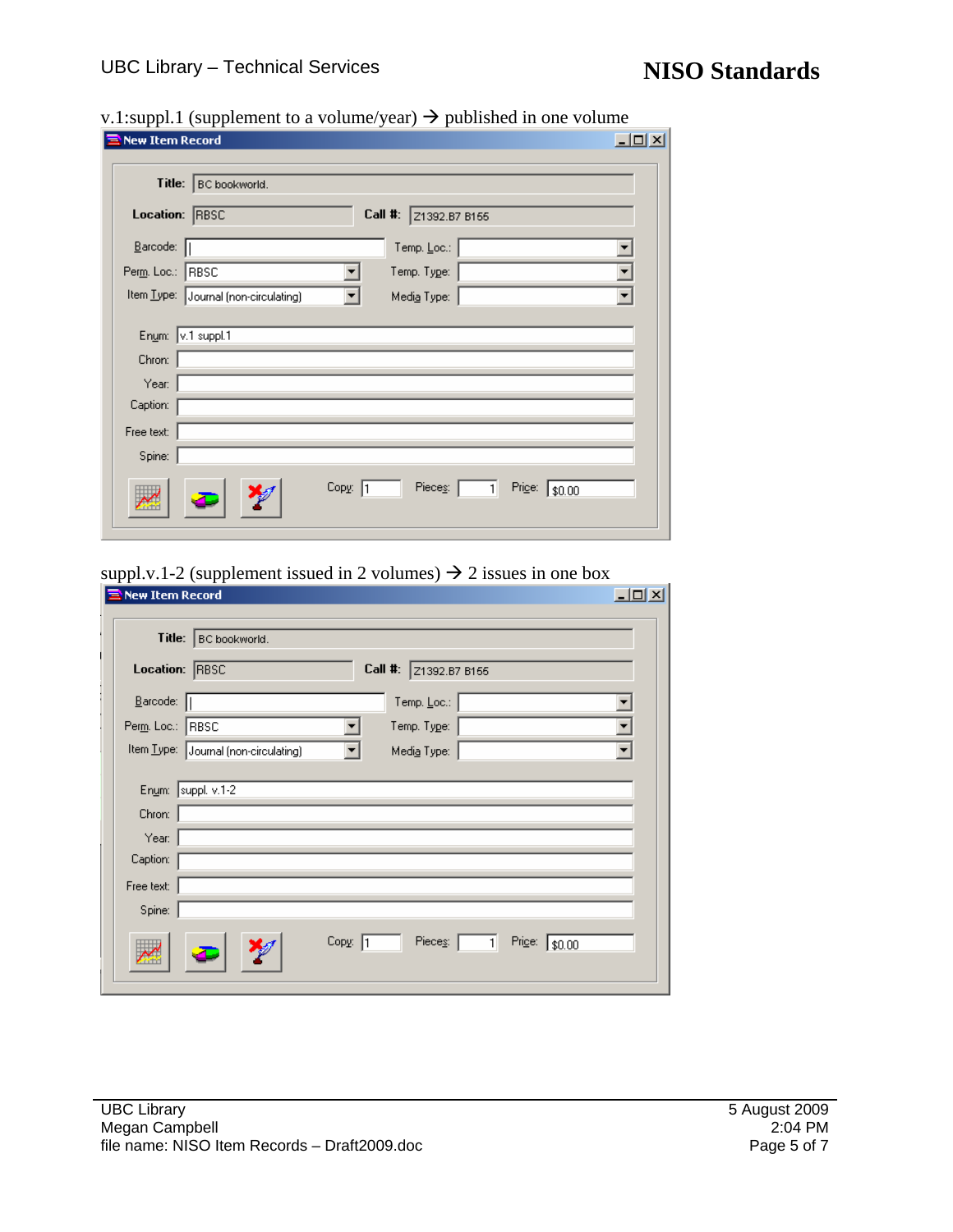new ser.:v.5:no.6(2000)-new ser.:v.6:no.12(2001)  $\rightarrow$  bound in one box/volume

| <b>New Item Record</b>                                                                                 | $\Box$ $\times$                              |
|--------------------------------------------------------------------------------------------------------|----------------------------------------------|
| Title:<br>BC bookworld.                                                                                |                                              |
| Location: RBSC                                                                                         | Call #:<br>Z1392.B7 B155                     |
| $B$ arcode:                                                                                            | Temp. Loc.:                                  |
| Perm. Loc.: RBSC                                                                                       | Temp. Type:                                  |
| Item Type: Journal (non-circulating)                                                                   | Medi <u>a</u> Type:                          |
| Enum: ns. v.5 no.6-v.6 no.12<br>Chron:<br>Year: 2000-01<br>Caption:<br>Free text:<br>Spine:<br>Copy: 1 | Pieces:<br>Price:<br>$\mathbf{1}$<br> \$0.00 |

# resulting spine label (before editing): after editing:

| Next barcode:                   | Search jtem #        |
|---------------------------------|----------------------|
|                                 | Search BCL           |
| z                               | Label is OK          |
| 1392                            | To clipboard         |
| в7                              | Print the buffer     |
| B155<br>ns.                     | Begin/end            |
| v.5                             | ≣<br>Multiple copies |
| no.6-                           | Print barcode        |
| v.6                             |                      |
| no.12                           | View records         |
| 2000-<br>01                     | Options<br>v         |
| Print as single horizontal line | Get VGER #           |
|                                 | Exit                 |

| Search item #    |
|------------------|
| Search BCL       |
| Label is OK      |
| To clipboard     |
| Print the buffer |
| Begin/end        |
| Multiple copies  |
| Print barcode    |
| View records     |
| Options          |
| Get VGER #       |
| Egit             |
|                  |